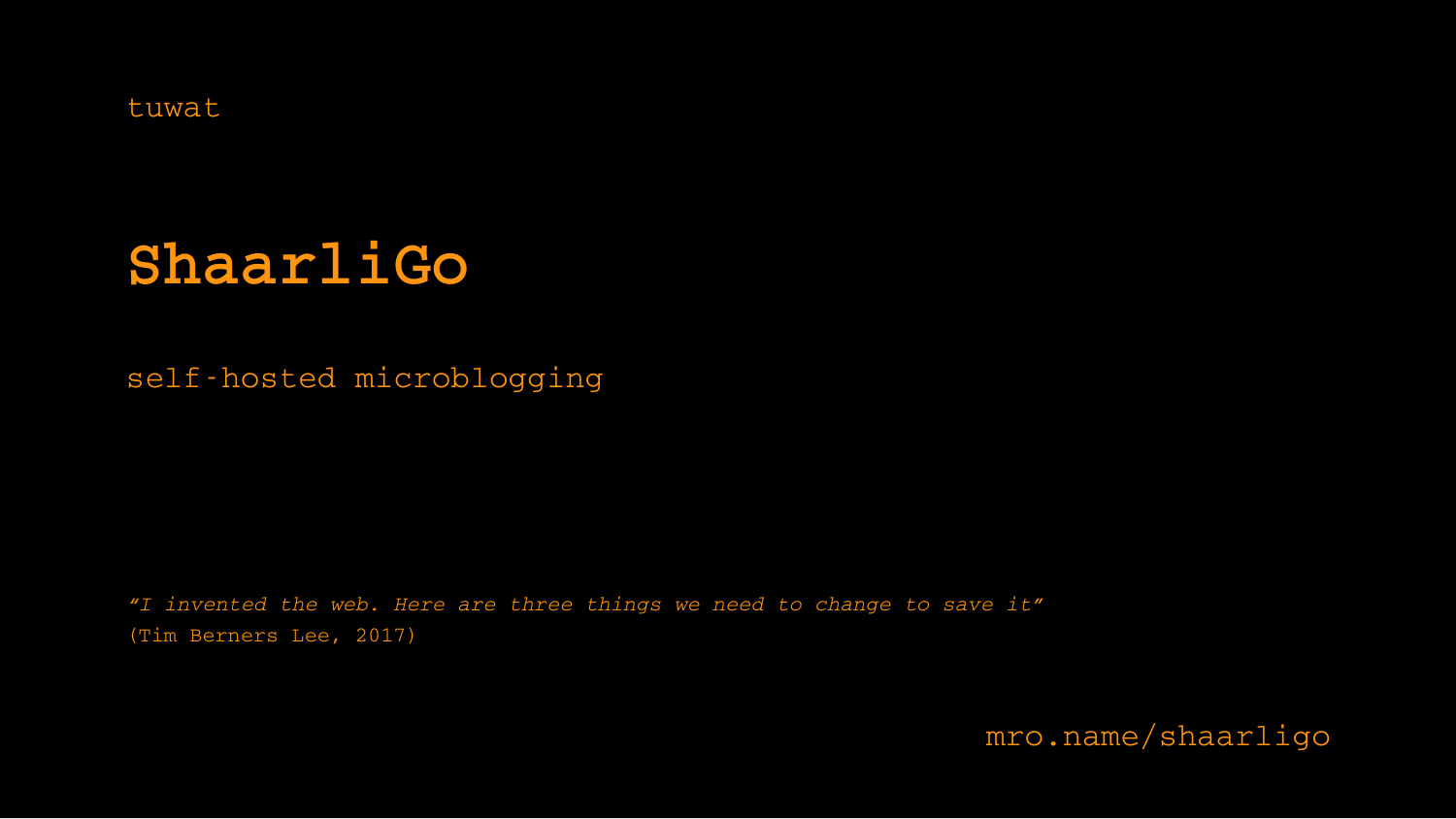## **This Talk is about**

- microblogging, the use-case
- self-hosted applications, a personal view
- my tuwat: ShaarliGo

If interested, email **tuwat@mro.[name](mailto:tuwat@mro.name)** I may do a session on day 3. Check the wiki.

self-hosted microblogging [mro.name/shaarligo](http://mro.name/shaarligo)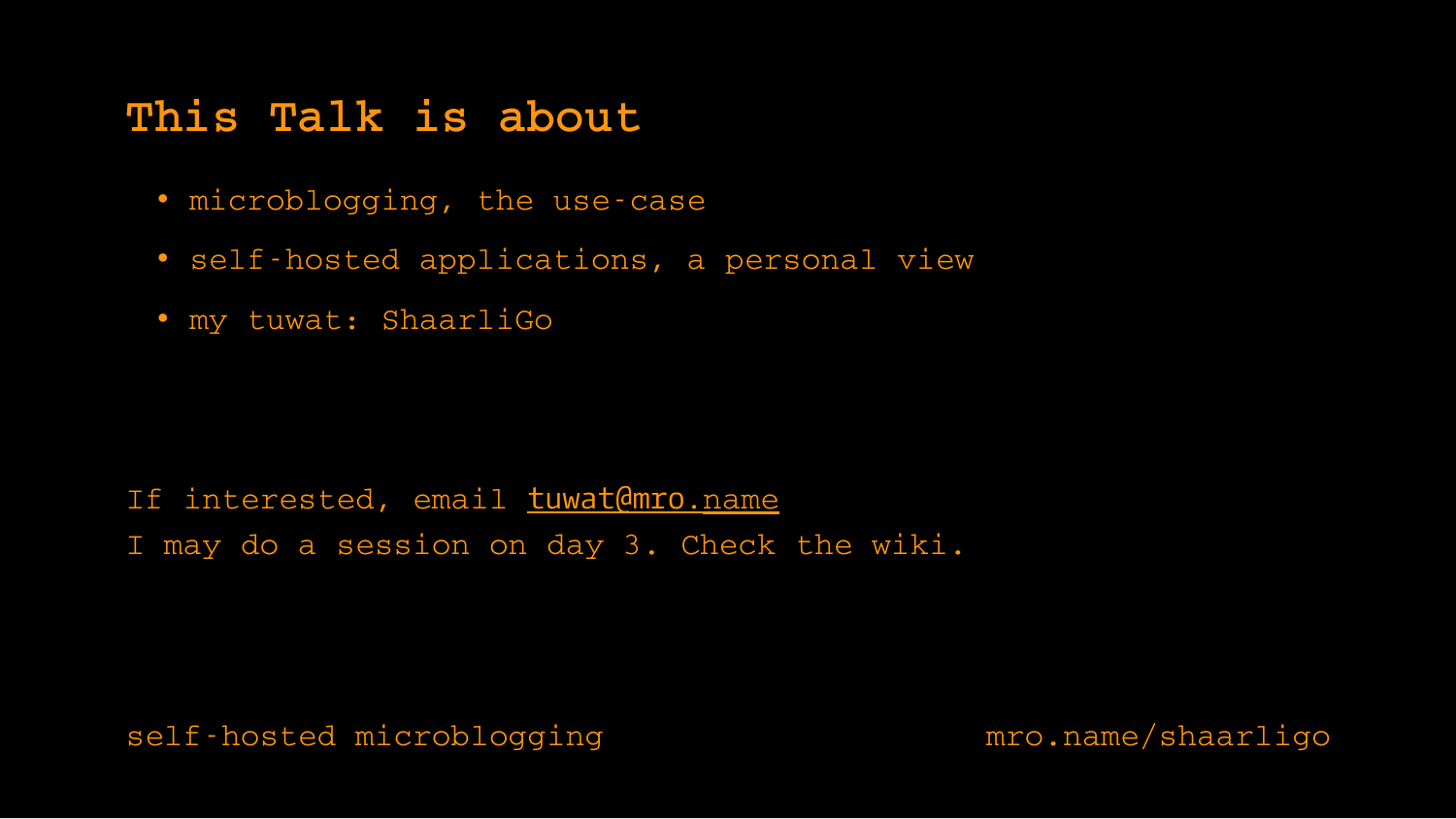## Microblogging, (my) narrow Use-Case

- mostly URL tagging & commenting
- think del.icio.us
- sebsauvage.net/wiki/doku.php?id=php:shaarli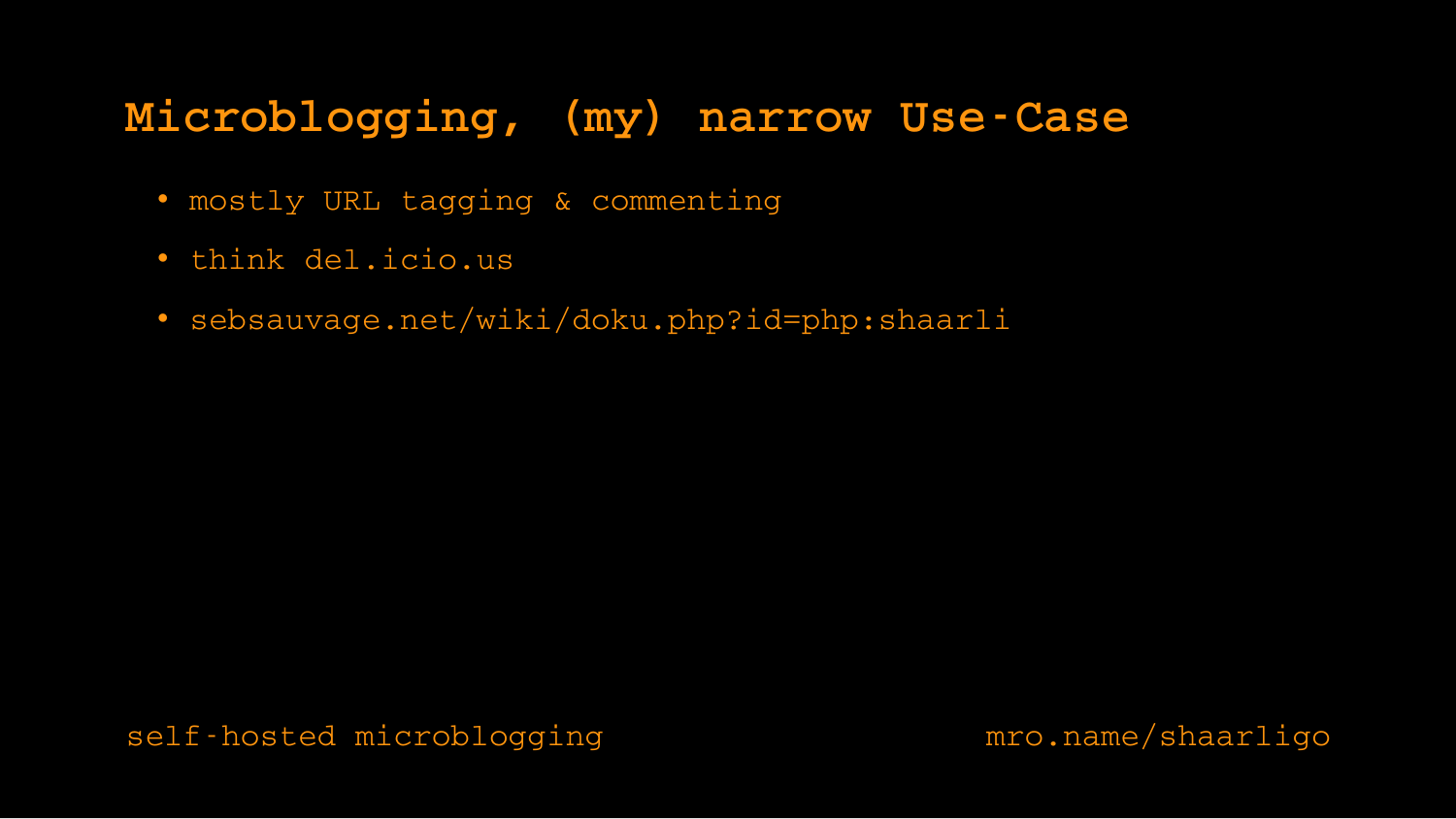## Why I find Self-Hosting tempting

- free choice of (libre) software
- · towards data-sovereignty
- service/feature sovereignty
- no legalese, no rights assignation
- DIY similar cooking, gardening, making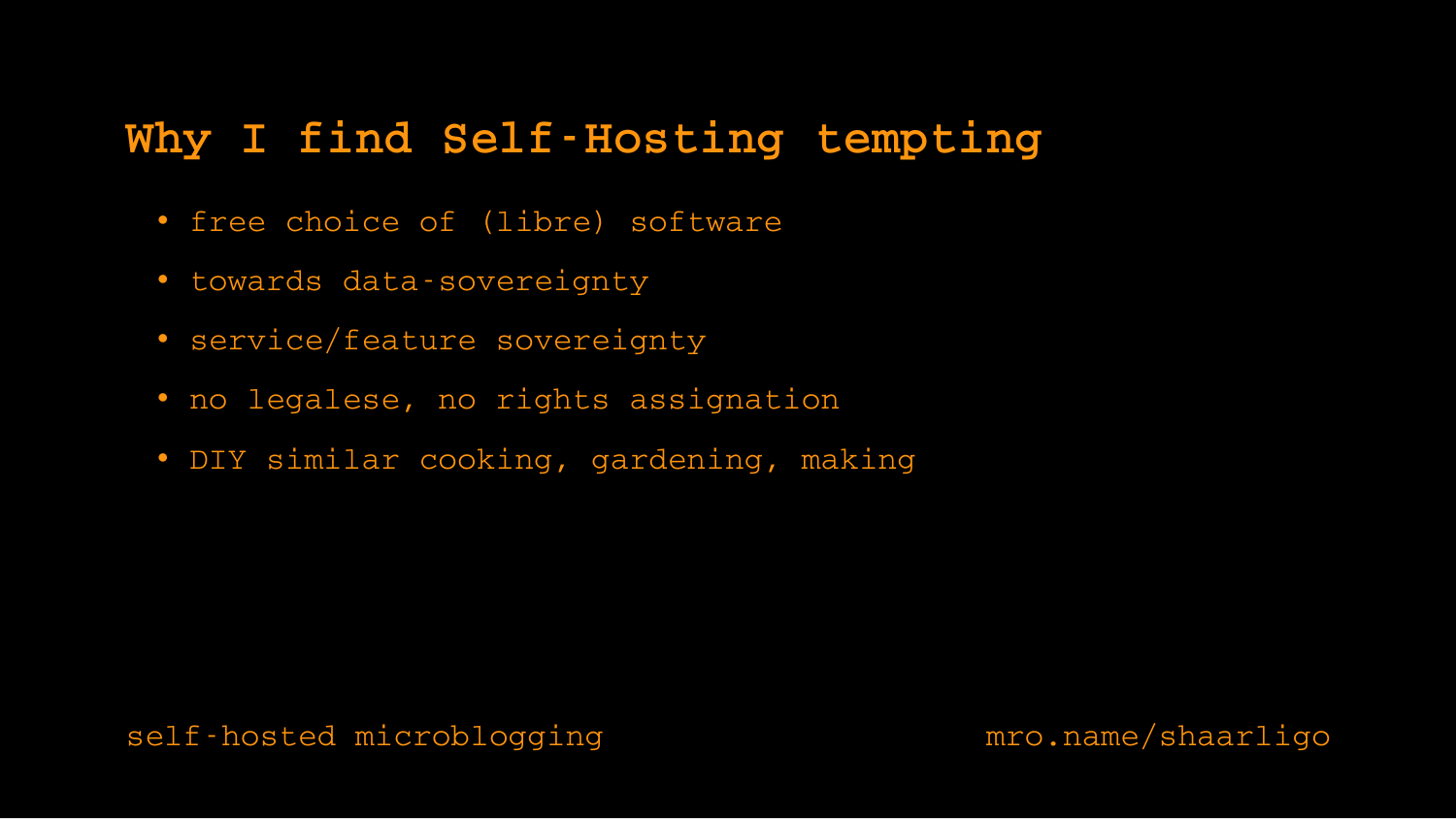#### **but can be scary, too**

- esoteric jargon what do I need at all?
- installation, dependencies, platforms
- security
- operational rat's tail
- server choice and cost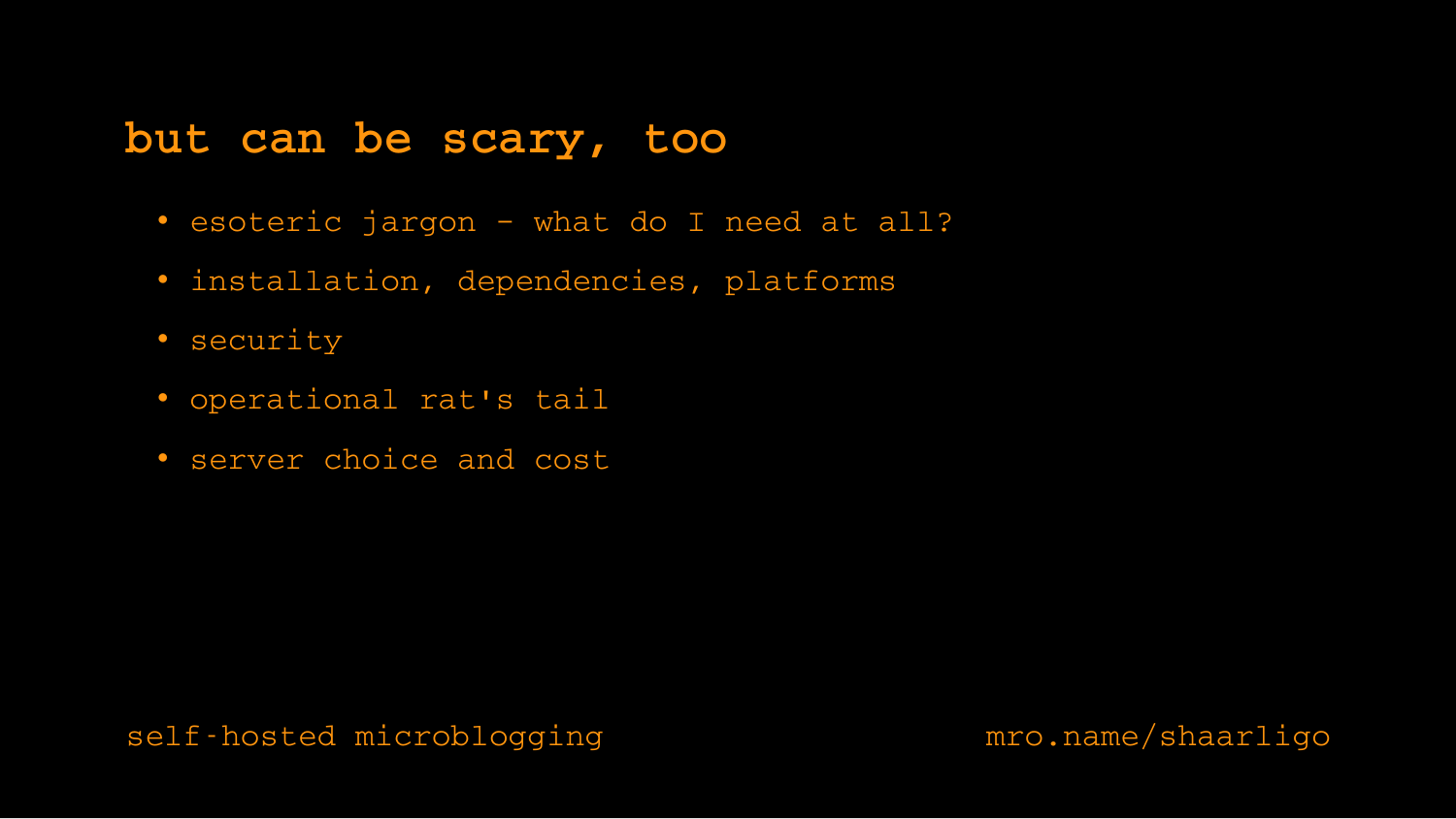#### **What to do about it**

- simple & fail-safe functionality
- proven & widely deployed technologies & standards
- small & mature code base, few moving parts & dependencies
- easy to inspect plain (text) data storage
- careful housekeeping UX, single-user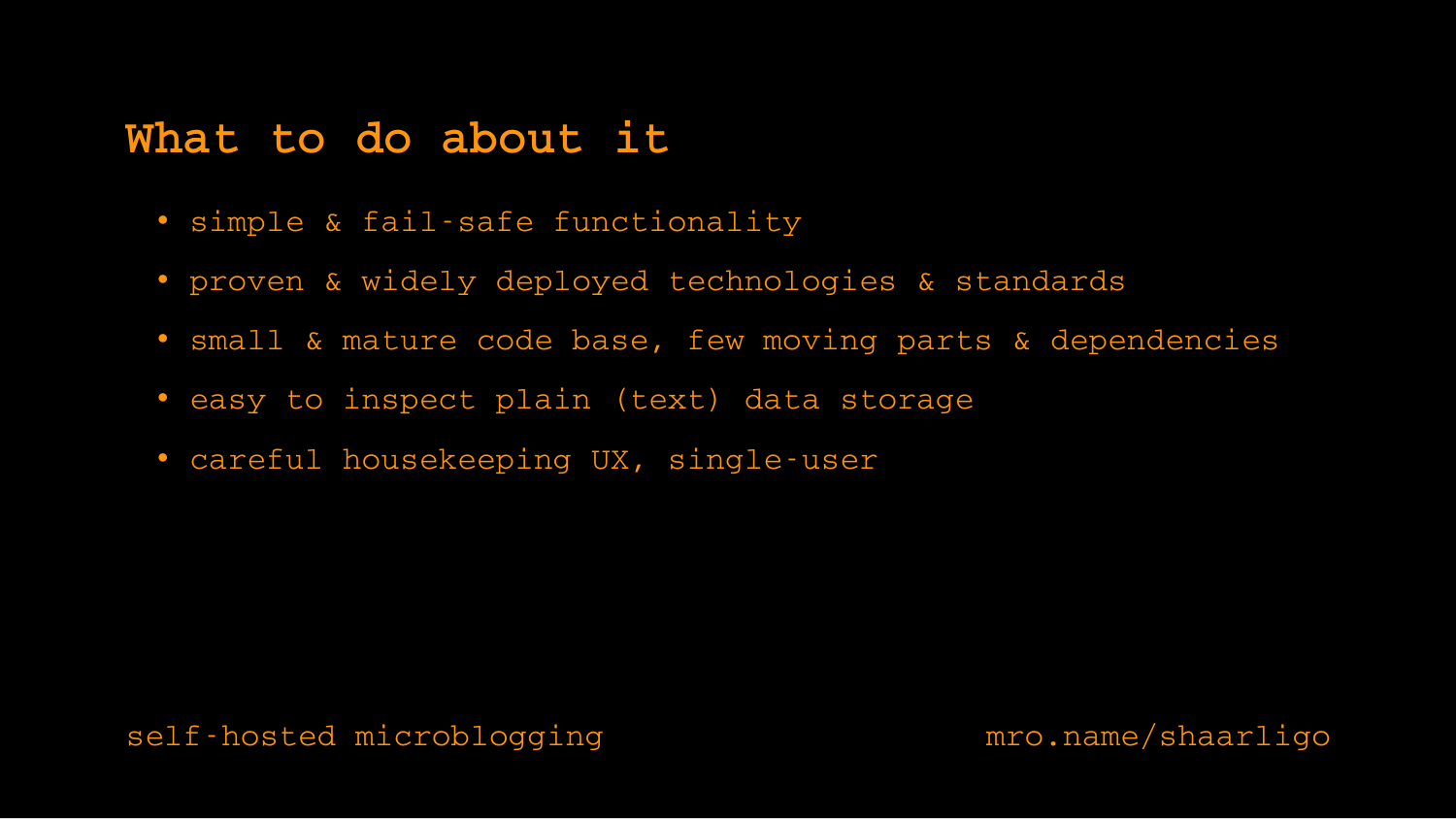## **ShaarliGo**

- 1-file, 1-step install/update/repair
- visitors see just static files!
- old-school CGI for editing
- Go (golang) cross-platform, statically linked
- Atom feeds (rendered to Html clientside), Yaml config